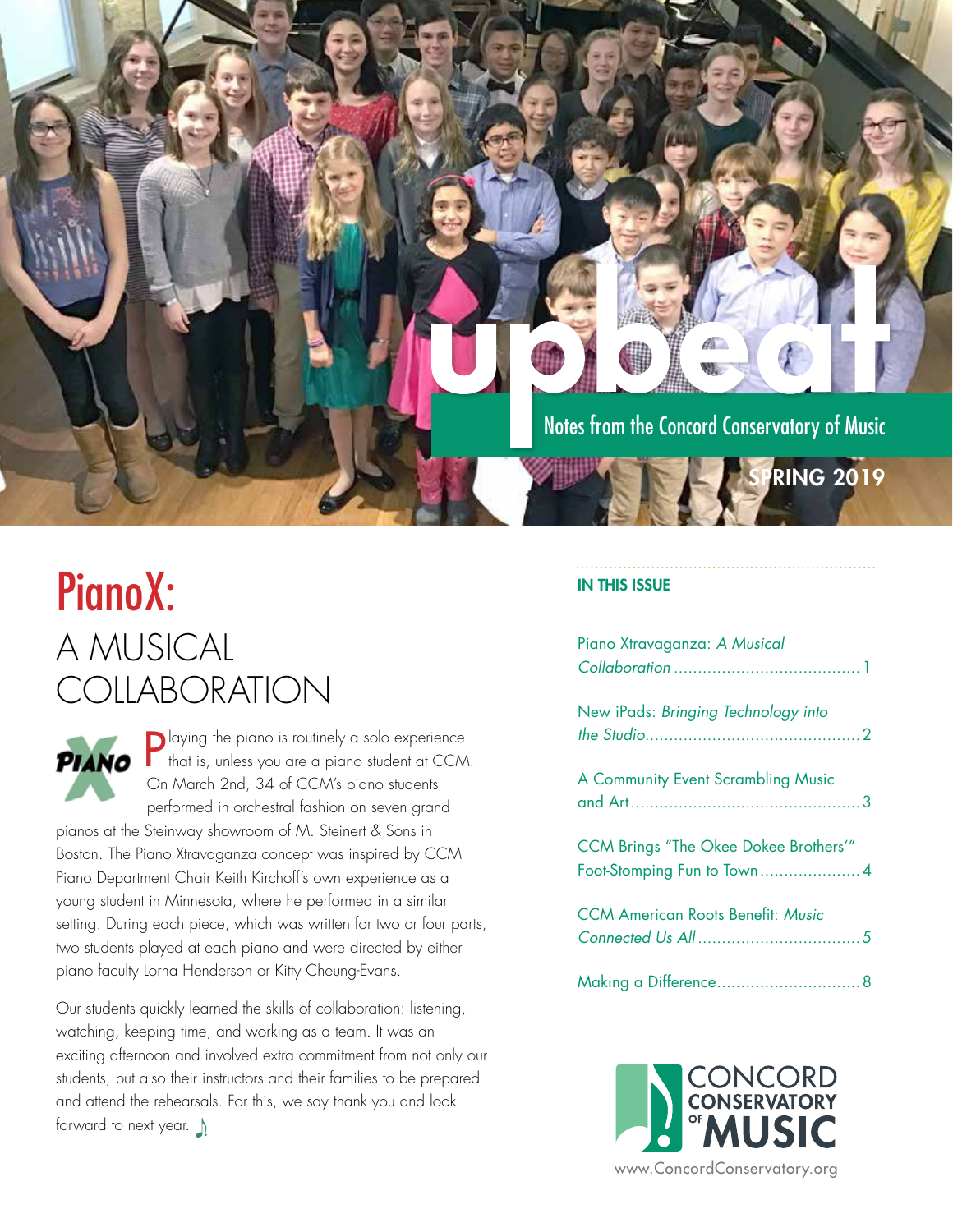# <span id="page-1-0"></span>New iPads: BRINGING TECHNOLOGY INTO THE STUDIO

The field of education is running full tilt toward curriculum<br>entirely integrated with technology. These days schools, entirely integrated with technology. These days schools, businesses, and even homes have been enhanced with computers and smart devices. While some fear that the rise of electronics in everyday life simply enables distraction and "rots the brain", not all of technology is video games and Instagram.



A sight-reading app is used by many of our students to develop the sight-reading skill by training the eye and brain to move forward with confidence and it gives immediate feedback.

This year, CCM has officially welcomed technology into its classrooms. Thanks to a generous donation, CCM was able to deploy a fleet of 10 iPads, each loaded with an array of applications for the use of students and faculty during lessons.

CCM is using iPads to augment the learning experience. There are many uses for iPads in the music studios where they can serve not as distractions, but as useful tools. The iPads can be used by students and teachers for everything from recording and listening to themselves play, to composing new music, or studying music theory. Several faculty have already incorporated iPads into their lessons, and CCM hopes to have all the faculty fully trained in the many applications of the iPads in the coming year.

Piano Department Chair Keith Kirchoff teaches piano, composition, and music appreciation and has already been able to see how the iPads make a big difference in the

classroom. Kirchoff explained how he uses the iPads with his students every day and says the program "gives us as teachers so many more resources to aid in our lessons". Kirchoff mainly uses an app called ForScore with his students. The app allows him to download scores and annotate them with notes. At the end of the lesson, the notes can be emailed to the student or parents for use at home. The app can be used for "demonstrations, additional practice, sight reading, or even something as mundane as a backup copy in case students forget their music". Kirchoff and his students are excited to use the iPads in lessons because they allow for a level of spontaneity. He can pull up a reading or score within seconds and Kirchoff says that in some cases he's even been able to show students the original manuscript of the piece they're working on.

Piano faculty Chieko Loy has also been happy to implement the use of iPads in her lessons. At the moment, she only uses the iPads for sight reading, but finds it very useful for targeting specific skills her students need to work on. Loy says, "I like [the app] since I can modify it to each student's level. I can adjust... the range [of notes] and target the problem spots." Loy wants to explore other uses for the iPads in her lessons including playing videos.

At the moment, CCM's iPads are set up with a collection of thirteen applications specifically chosen to enhance music lessons. Each application was chosen with students convenience and learning in mind. One application slows down recordings without changing the pitch, which allows a student to play along with the music at less than performance pace. Another is simply a digital notebook where faculty can record lesson notes and even record videos, and then send the file to the student or student's parents for use at home.

Ultimately, the goal of the iPads is to give students and faculty every possible advantage in their musical journey-to fulfill every "now wouldn't it be great if..." moment-because learning music is difficult and we want our students to focus not on whether they have their music, but whether they can read, play, and enjoy it.  $\Box$ 

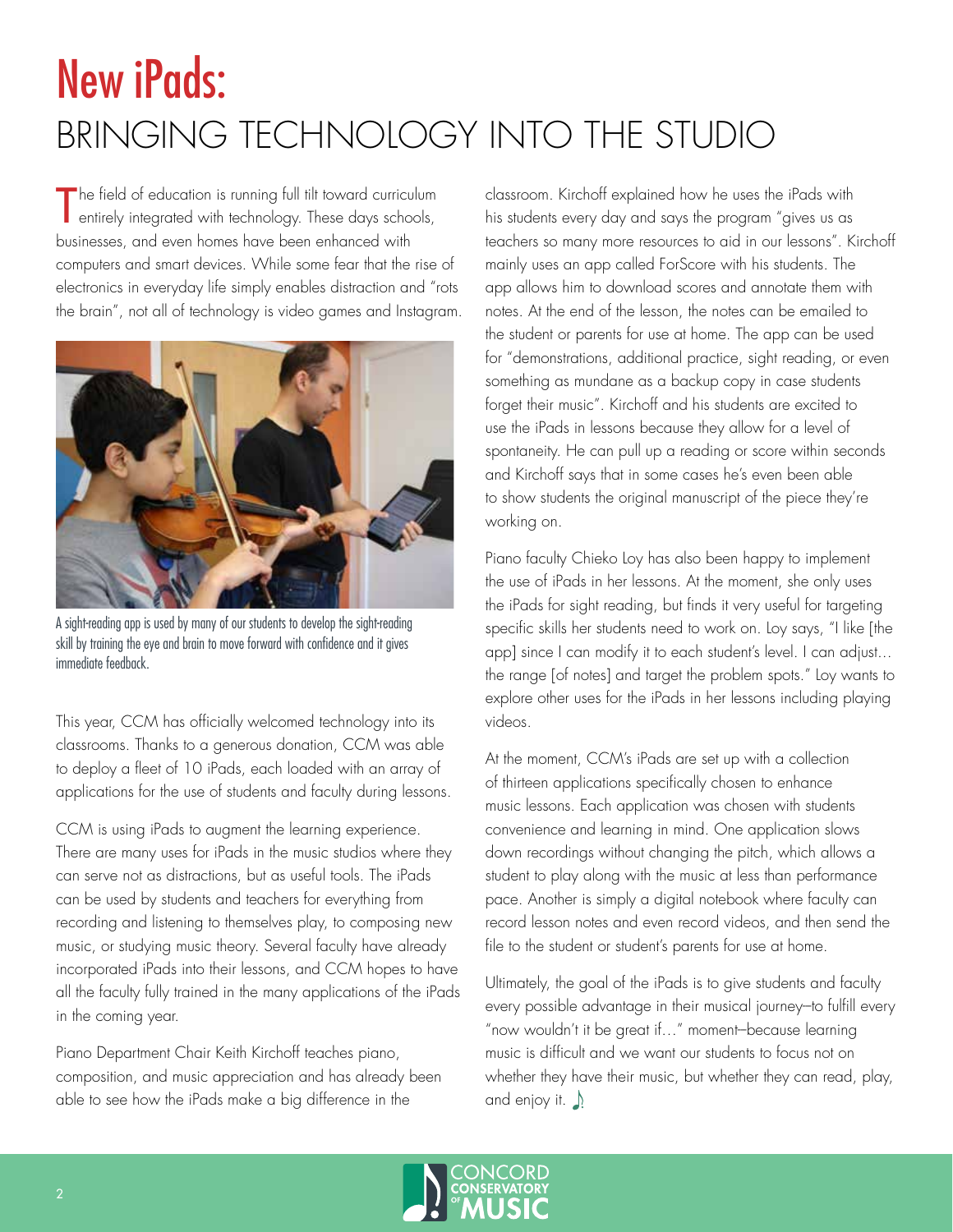# <span id="page-2-0"></span>Community Event: SCRAMBLING MUSIC & ART

CCM hosted the final day of West Concord's ArtWeek with activities that pleased musicians, visual artists, and those of us who appreciate the arts. On Saturday, May 4th, CCM buzzed with excitement—musicians joined their new bluegrass bandmates to jam, people came to listen and learn about bluegrass from CCM faculty member Ian Goldstein, and everyone witnessed the reveal of West Concord's ArtScramble.

The afternoon began with the Bluegrass Band Scramble. Rich Stillman, accomplished banjo player, and CCM faculty member led the fun and immersive Scramble. Musicians' names were drawn from hats, and they were placed in new bands to spend the next two hours pulling together and rehearsing a four-song setlist. The groups also had to name their new bands. "I am always amazed at the enthusiasm and how quickly the tight bonds are formed with the bands," says Kate Yoder, CCM Executive Director. "The musicians are of a wide range of abilities, but they make it look effortless coming together, recommending and learning new songs. Some had never played in a band before and performed!" For musicians who dreamed of playing in a band but didn't know how to begin, the Scramble provided the ideal opportunity to stretch their skills and music abilities in front of a live audience with a professional sound system and engineer.

### *"It was fun and lively and truly in the spirit of what we intended."*

Ethnomusicologist and CCM faculty member Ian Goldstein presented a talk that enlightened attendees about the origins and culture of the bluegrass genre. He spoke about the history and sound of bluegrass, how it emerged in the late 1930s as a distinct blend of country, blues, and old-time string band music, and the roles of the mandolin and banjo in particular. Setting the genre in the broader context of American musical history, Ian spoke about the influence of bluegrass on early rock n' roll and discussed some of the contemporary new acoustic music genres that grew out of traditional bluegrass, beginning in the



The bands quickly gelled and arranged a setlist of four songs to perform.

early 1970s and continuing today. Between the Scramble, Ian's lecture, and then the West Concord ArtScramble, guests were prepped and excited to hear an energetic bluegrass concert to end the day's activities.

Delighted with how the community came together, Carlene Hempel, Chair of the West Concord Junction Cultural District Committee, says, "Our event was a smashing success. We had about 75 people show up to the mural reveal and bluegrass concert. It was fun and lively and truly in the spirit of what we intended." A monumental effort by community members and volunteers shaped our town's ArtWeek, which helped provide free access to music and art. CCM partnered with other town businesses and organizations, enabling us to host this fantastic day of bluegrass and more.

Carlene sums it up well when speaking about our community. She says, "For the concert, three bands assembled, and each played four or five songs. When it was over, I saw people walking in all directions back to their homes—a testament to community support for the arts and Kate's amazing program at  $CCM."$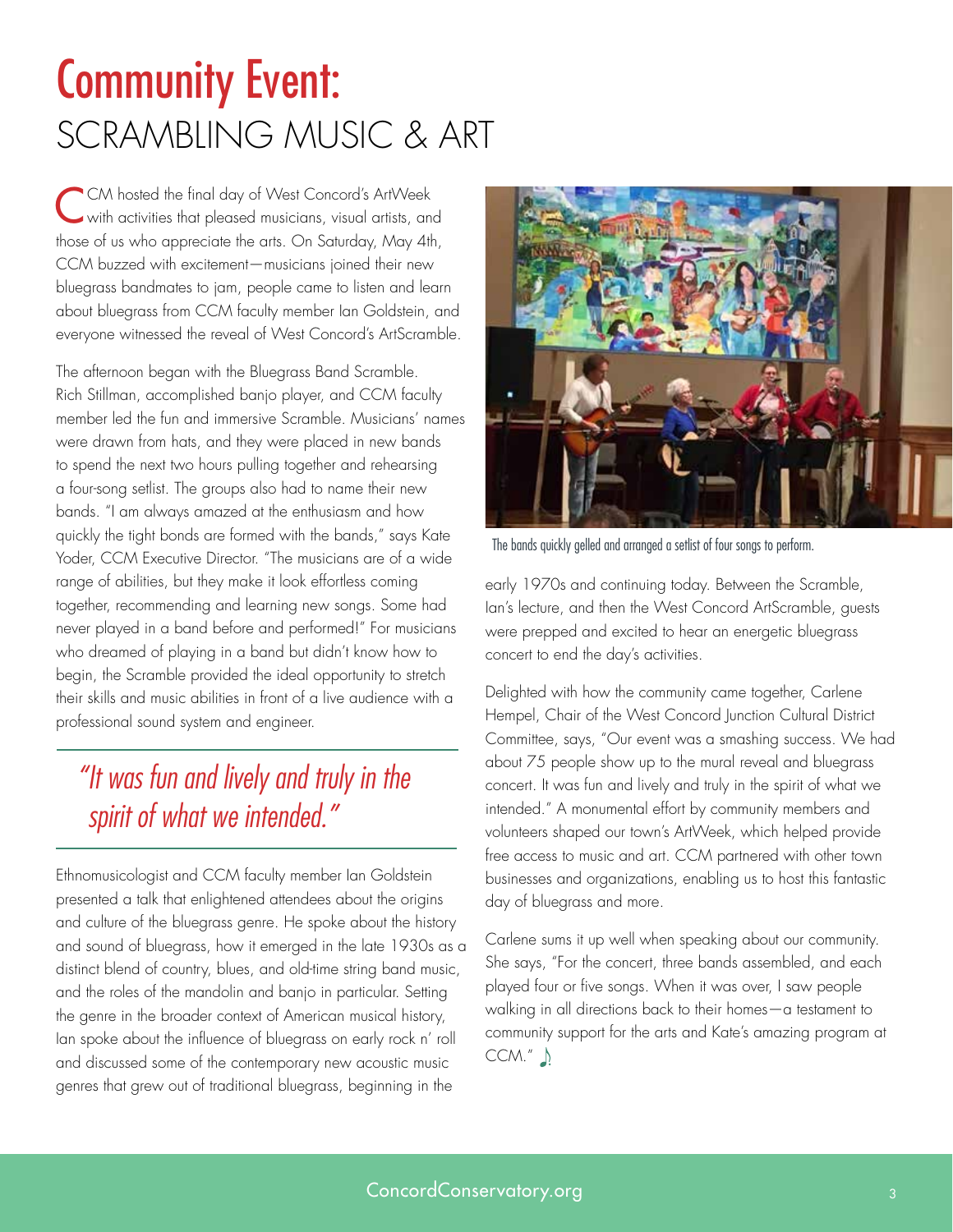<span id="page-3-0"></span>

# CCM Brings "The Okee Dokee Brothers'" Foot-Stomping Fun to Town

According to Oliver Rodriguez, a 7-year-old Concord<br>Conservatory of Music piano student, he has been a fan of the family-friendly bluegrass duo The Okee Dokee Brothers for "ten hundred years."

"A super-fan family" is how Oliver's mom Masami, herself a music teacher, describes the relationship as they prepared to take their seats for the group's CCM-sponsored concert on March 9 at the 51 Walden Performing Arts Center in Concord.

The Rodriguez family wasn't alone—as excited as the kids in the audience were, their parents were just as giddy, cheering and singing along like they would at a rock concert.

"Introducing the Okee Dokee Brothers was like introducing Bruce Springsteen to his fans—everyone loves the artists and knows all the words," said Kate Yoder, CCM's founder and executive director.

Joe Mailander and Justin Lansing, the "Brothers" themselves, are lifelong friends, Colorado natives, and firm believers that folk music and nature are a winning combination. Their first album, the Mississippi River-themed "Can You Canoe?", won a GRAMMY award in 2013 for Best Children's Album. Their next album, "Through the Woods," a journey along the Appalachian Trail, was also GRAMMY-nominated. "Saddle Up," a southwestern horseback romp, followed, completing their "adventure series."

The Okee Dokee Brothers followed up in late 2018 with a new album, "Winterland," which applies their trademark sophisticated lyrics and rootsy style to invite listeners to "fall into winter, with sheets of rain and blankets of snow."

Their message resonates with families in nature-loving Concord, as was evidenced by how quickly the March shows sold out—a second show was added when the first filled up back in November. The concerts attracted CCM families as well as fans from neighboring towns, all five New England states, and as far away as Montreal, Canada.

The Okee Dokee Brothers' banjo-twangy, acoustic style also connects with the CCM American Roots program, which is now in its second year and expanding to draw adults and youth alike to classes and performances.

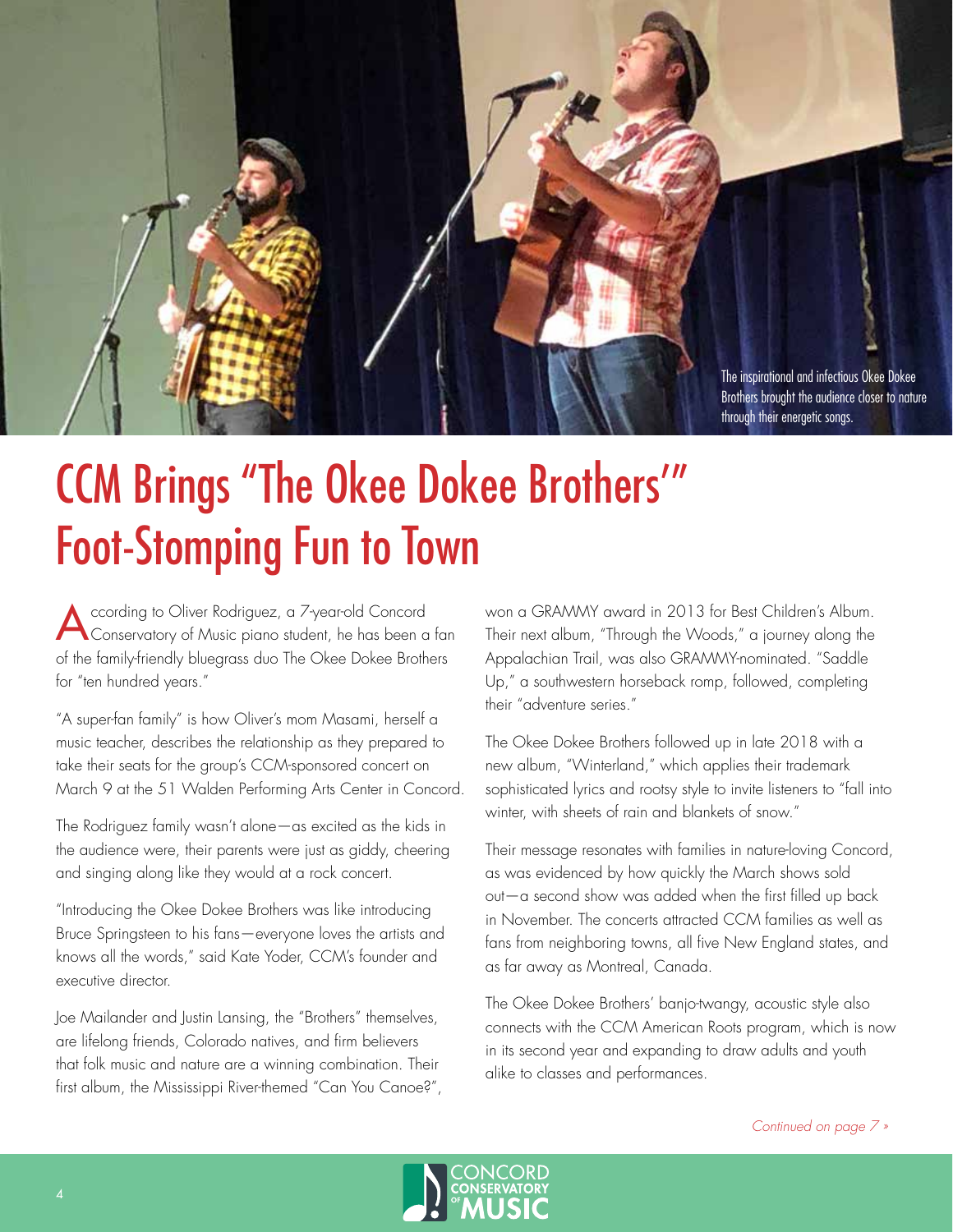# <span id="page-4-0"></span>CCM American Roots Benefit: MUSIC CONNECTED US ALL

We had the perfect combination that guaranteed fun while supporting the Concord Conservatory of Music—Barbecue, the best bluegrass music, an amazing bourbon tasting, and of course our friends of CCM. On Saturday, March 30th, enthusiastic CCM supporters gathered for our annual fundraiser, the CCM American Roots Benefit. Held at the historic Performing Arts Center at 51 Walden in the heart of Concord center, the Benefit raised more than \$82,000 to support CCM and music education in our community.

CCM faculty member Ian Goldstein kicked things off with a short and animated bluegrass piece. Great music continued throughout the evening. The student Rock Lab group, Anarchy in a Jar, rocked 51 Walden with their take on the Foreigner's classic Cold as Ice and Queen's We Will Rock You. You could see on their faces how proud they were of their performance.

### *"Music is a gift to be cherished and should not be a privilege for the lucky few"*

CCM instructor Phil Sargent made sure bandmates Stella Connolly, Jason Gee, Jr., James Goar, Max Johnson, and Anthony Valeri worked together and prepared for their performance. The students realized that all the hard work and group rehearsals it took for them to get ready paid off. Rock Lab is one way CCM provides students a chance to play with other young musicians and gain a priceless and rewarding teamwork experience.

The performances by Rock Lab and two of our young violinists showcased the students' musical talents, as well as the poise and self-confidence they develop from learning an instrument and performing. Guests also thoroughly enjoyed the music of Twisted Pine, an acclaimed bluegrass band from New England. Their energetic and driving rhythms filled the room $-\alpha$ musical treat for all.



Auctioneer Kathy Kingston, with humor and wit, led the exciting live auction and the crucial Fund-A-Future. The focus was on helping CCM continue to provide accessible music education in our community. To set the tone, Kingston started by auctioning off a pair of used CCM drumsticks. It worked! CCM parents battled it out and the winning bidder bought them for \$550 - all in the spirit of supporting CCM. With the party buzzing and energy high, the auction cruised. Attendees bid on everything from a premiere V.I.P. Red Sox experience for enthusiastic sports fans, to an amazing limited-edition bottle of Rip Van Winkle Bourbon, which the bourbon aficionados



A sea of bid numbers waved across the room as auctioneer Kathy Kingston got the crowd excited to support CCM.

*Continued on next page »*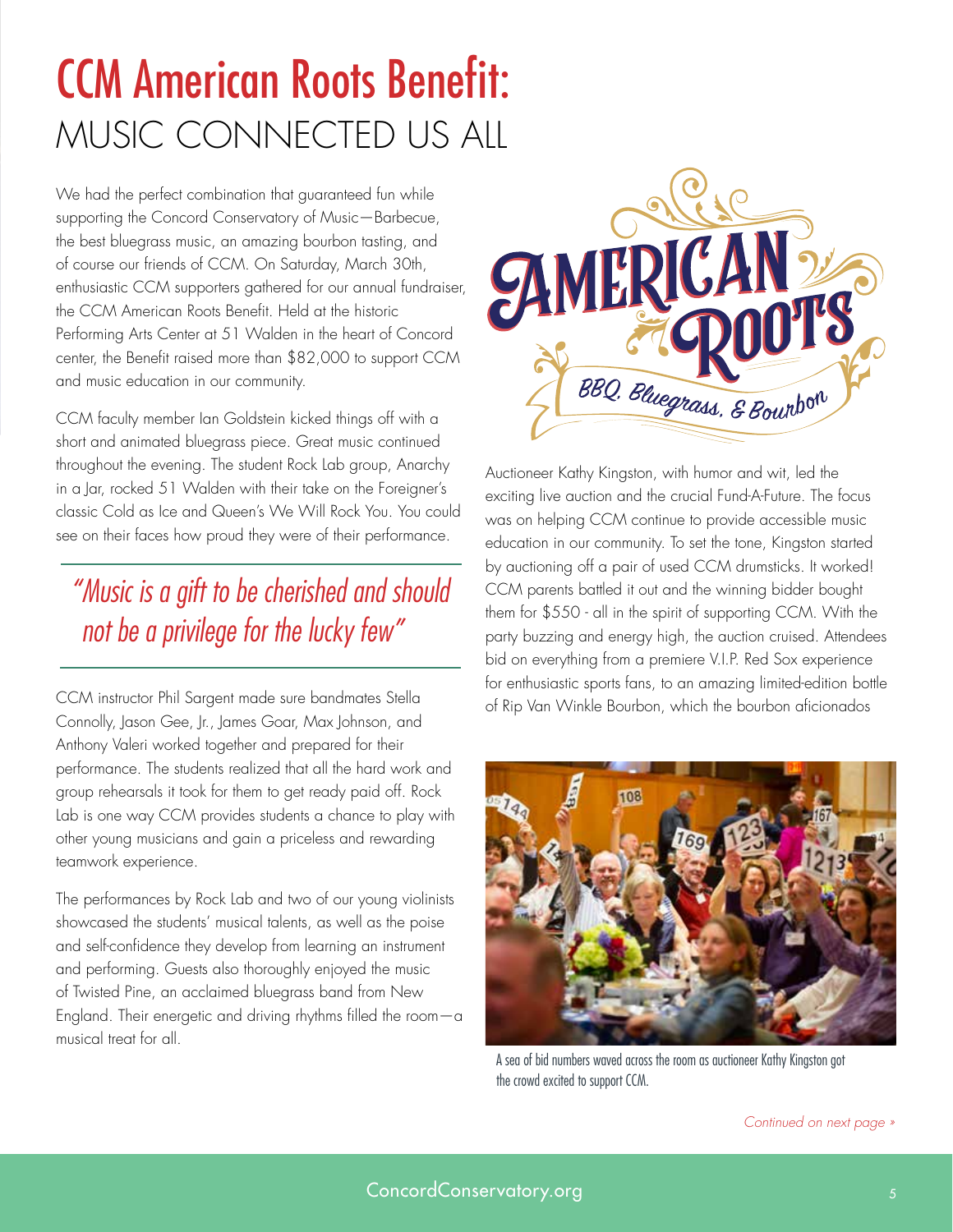

The Quintero-Grotts shared the importance of music education for their family.



The band Twisted Pine, featuring CCM faculty instructor Kathleen Parks on fiddle, filled the room with their spirited arrangements and powerful syncopated rhythms.



One of the night's highlights was the performance by CCM Rock Lab band Anarchy in a Jar.

#### *CCM American Roots Benefit: continued from previous page:*

greatly appreciated. The funds raised help us broaden our programming, strengthen our fiscal position, and grant financial assistance to those who need our help. Every year, the CCM Financial Assistance Fund provides musical opportunities for people of all ages, backgrounds, and abilities throughout Concord and 15 surrounding towns.

CCM Benefit attendees enthusiastically raised their bid numbers when Kingston presented the Fund-A-Future moment—when they can specifically help provide financial assistance to CCM students. Dedicated CCM parents Leny Grott and Gustavo Quintero have two daughters who take lessons at CCM. Grott spoke on what CCM and the Fund-A-Future program mean to their family, saying, "The Concord Conservatory of Music has taught our children to work hard, practice, and have passion for what they learn." Grott explained how their children and many others enjoy a music education, thanks in large part to the American Roots Benefit and other generous donations that provide financial aid to students at CCM every year. "Music is a gift to be cherished and should not be a privilege for the lucky few" said Grott. She also shared a special moment she had when her daughter, who is learning Spanish, told her, "I can read English, Spanish, and music; now I can communicate with the whole world." Success! Music is connecting her daughter to others in ways just words cannot do.

Special thanks go to CCM faculty member Ian Goldstein, the evening's emcee, plus our Rhythm Sponsor Enterprise Bank, as well as our Music Supporter sponsors, Cambridge Savings Bank, The Monument Group Companies, and PEAK Event Services. We are grateful to the many volunteers who made the evening possible, from the Benefit Committee to the student volunteers.  $\bigwedge$ 

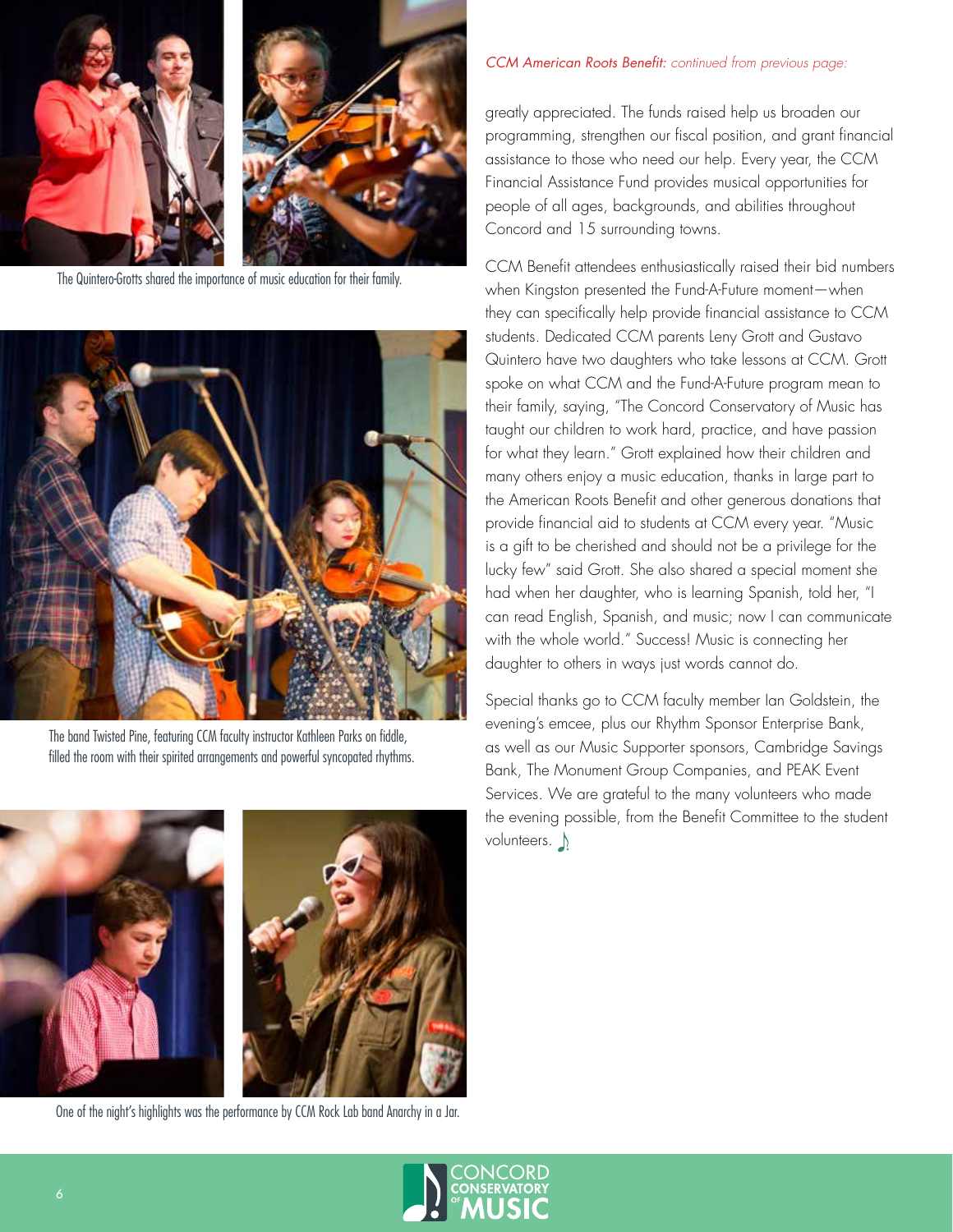#### <span id="page-6-0"></span>*The Okee Dokee Brothers, continued from page 4:*

And then there's the way the duo plays high-quality, familyfriendly acoustic music, something that parents and kids can take pleasure in listening to as a family.

"I loved to see parents and kids enjoying the music together at the shows," said Yoder. "The Okee Dokee Brothers represent how wonderful it is when families bond over music everybody loves. I've noticed that when families listen to music together, they stay more involved in learning music together."

strongly in the value of music education, even if the learning takes different forms at different times in a child's life.

"We want to communicate, stick to it, you can't switch all the time," he said. "But to a certain extent, it's okay to ebb and flow. Every artist takes time out to get re-inspired."

Mailander traces his current success back to his childhood lessons, though. "That early training does so much for your understanding

### *"The Okee Dokee Brothers represent how wonderful it is when families bond over music everybody loves"*

Joe Mailander agrees, saying he and Justin Lansing were impressed with CCM's recognition that "family music" is truly for all ages. "I think kids love looking up at their parents and seeing them really enjoying something authentically," Mailander said in an interview, "That makes the kids that much more engaged."

Mailander had eight years of traditional piano lessons as a child, before shifting in middle school to more rhythmic folk music and early rock tunes like "Twist and Shout." He believes of time and pitch and tempo. That sense of how to construct a melody is deep within me just from sitting in my lessons."

At the concerts, excited energy filled the performance space with boisterous audience participation and enthusiastic handclapping and foot-stomping. From the stage, the duo joked multiple times that this conservatory community has learned to hold a rhythm—but it was evident that the audience was getting a lesson in the pure joy of family music.  $\Lambda$